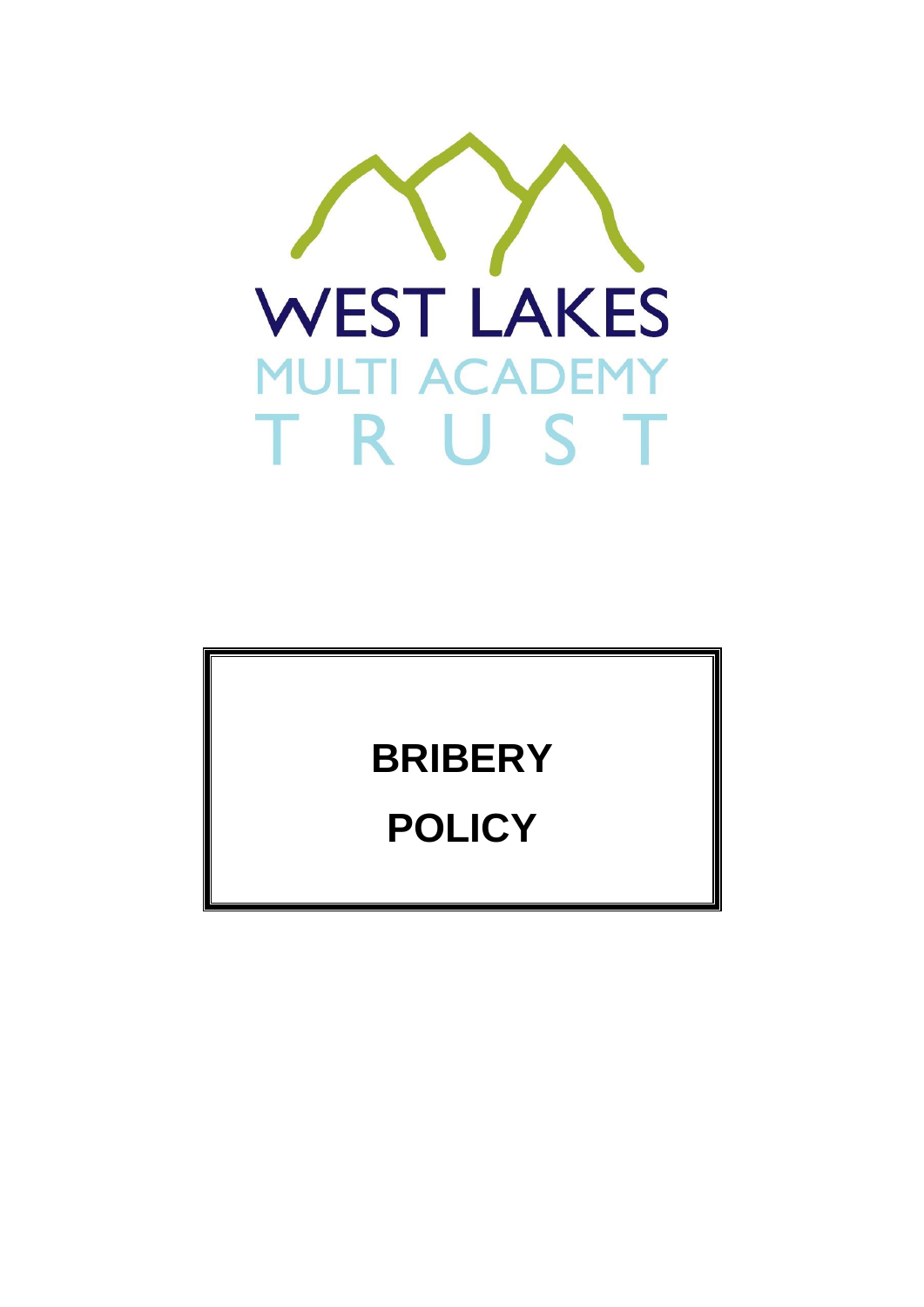## **DOCUMENT CONTROL**

| <b>Author/Contact</b><br>Document Path & Filename       | Laura Watson, West Lakes Multi Academy Trust<br>Tel: 01946 820356<br>Email: contactus@westlakesmat.org.uk<br>General/Corporate Information/Policies and<br>Staff<br>Procedures/Finance/Bribery Policy |                |  |
|---------------------------------------------------------|-------------------------------------------------------------------------------------------------------------------------------------------------------------------------------------------------------|----------------|--|
| <b>Document Reference</b>                               | <b>Bribery Policy</b>                                                                                                                                                                                 |                |  |
| <b>Version</b>                                          | 03                                                                                                                                                                                                    |                |  |
|                                                         |                                                                                                                                                                                                       |                |  |
| <b>Status</b>                                           | Approved                                                                                                                                                                                              |                |  |
| <b>Related Policies</b>                                 | Acceptance of Gifts and Hospitality Policy<br><b>Staff Code of Conduct</b><br>Trustee, Governor and Employee Benefits and Expenses<br>Policy<br><b>Whistle Blowing Policy</b>                         |                |  |
| <b>Publication Date</b>                                 | September 2021                                                                                                                                                                                        |                |  |
| <b>Review Date</b>                                      | September 2023                                                                                                                                                                                        |                |  |
| <b>Approved/Ratified by</b><br><b>PERSONAL PROPERTY</b> | <b>Trust Board</b>                                                                                                                                                                                    | September 2021 |  |

**Distribution:** 

West Lakes Multi Academy Trust Staff

**Please note that the version of this document contained within the Policy Folder on Staff General is the only version that is maintained.** 

Any printed copies should therefore be viewed as "uncontrolled" and as such, may not necessarily contain the latest updates and amendments.

| Version | Date           | Comments | Author                |
|---------|----------------|----------|-----------------------|
| -01     | October 2018   |          | <b>Stephen Lester</b> |
| 02      | September 2019 | Reviewed | <b>Stephen Lester</b> |
| 03      | September 2021 |          | Laura Watson          |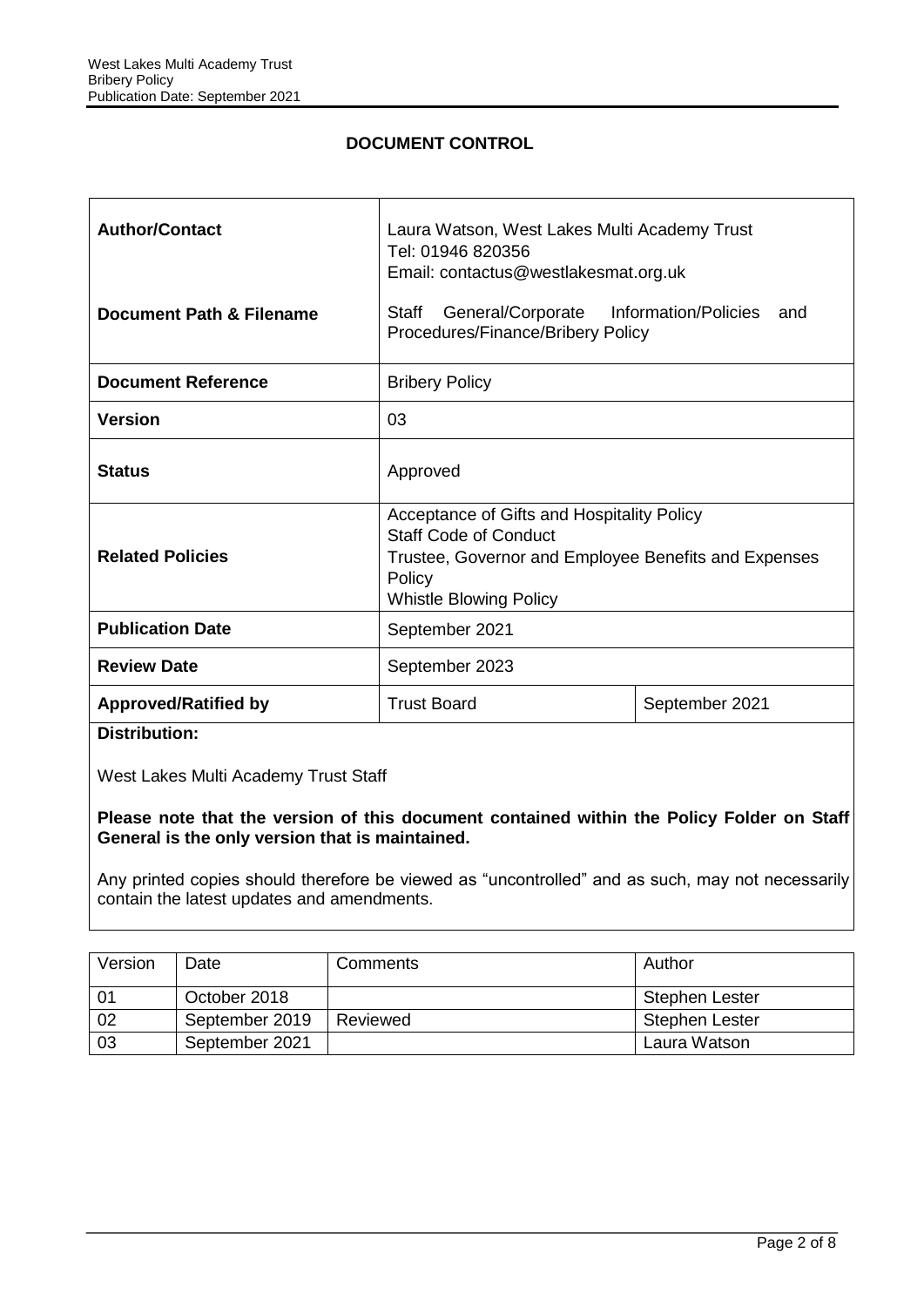## **INTRODUCTION**

West Lakes Multi Academy Trust (the Trust) is committed to the highest standards of ethical conduct and integrity in its business activities in the UK. This policy outlines the Trust's position on preventing and prohibiting bribery, in accordance with the Bribery Act 2010. The Trust will not tolerate any form of bribery by, or of, its employees, agents or consultants or any person or body acting on its behalf. The Trustees are committed to implementing effective measures to prevent, monitor and eliminate bribery.

## **SCOPE OF THIS POLICY**

This policy applies to all employees and officers of the Trust, and to temporary workers, consultants, contractors, agents and subsidiaries acting for, or on behalf of, the Trust ("associated persons") within the UK and overseas. Every employee and associated person acting for, or on behalf of, the Trust is responsible for maintaining the highest standards of business conduct. Any breach of this policy is likely to constitute a serious disciplinary, contractual and criminal matter for the individual concerned and may cause serious damage to the reputation and standing of the Trust.

The Trust may also face criminal liability for unlawful actions taken by its employees or associated persons under the Bribery Act 2010. All employees and associated persons are required to familiarise themselves and comply with this policy, including any future updates that may be issued from time to time by the Trust.

The Bribery Act 2010 has been in force since 1 July 2011. This policy covers:

- the main areas of liability under the Bribery Act 2010;
- the responsibilities of employees and associated persons acting for, or on behalf of the Trust; and
- the consequences of any breaches of this policy.

## **BRIBERY ACT 2010**

The Trust is committed to complying with the Bribery Act 2010 in its business activities in the UK and overseas.

Under the Bribery Act 2010, a bribe is a financial or other type of advantage that is offered or requested with the:

- intention of inducing or rewarding improper performance of a function or activity; or
- knowledge or belief that accepting such a reward would constitute the improper performance of such a function or activity.

A relevant function or activity includes public, state or business activities or any activity performed in the course of a person's employment, or on behalf of another organisation, or individual, where the person performing that activity is expected to perform it in good faith, impartially, or in accordance with a position of trust.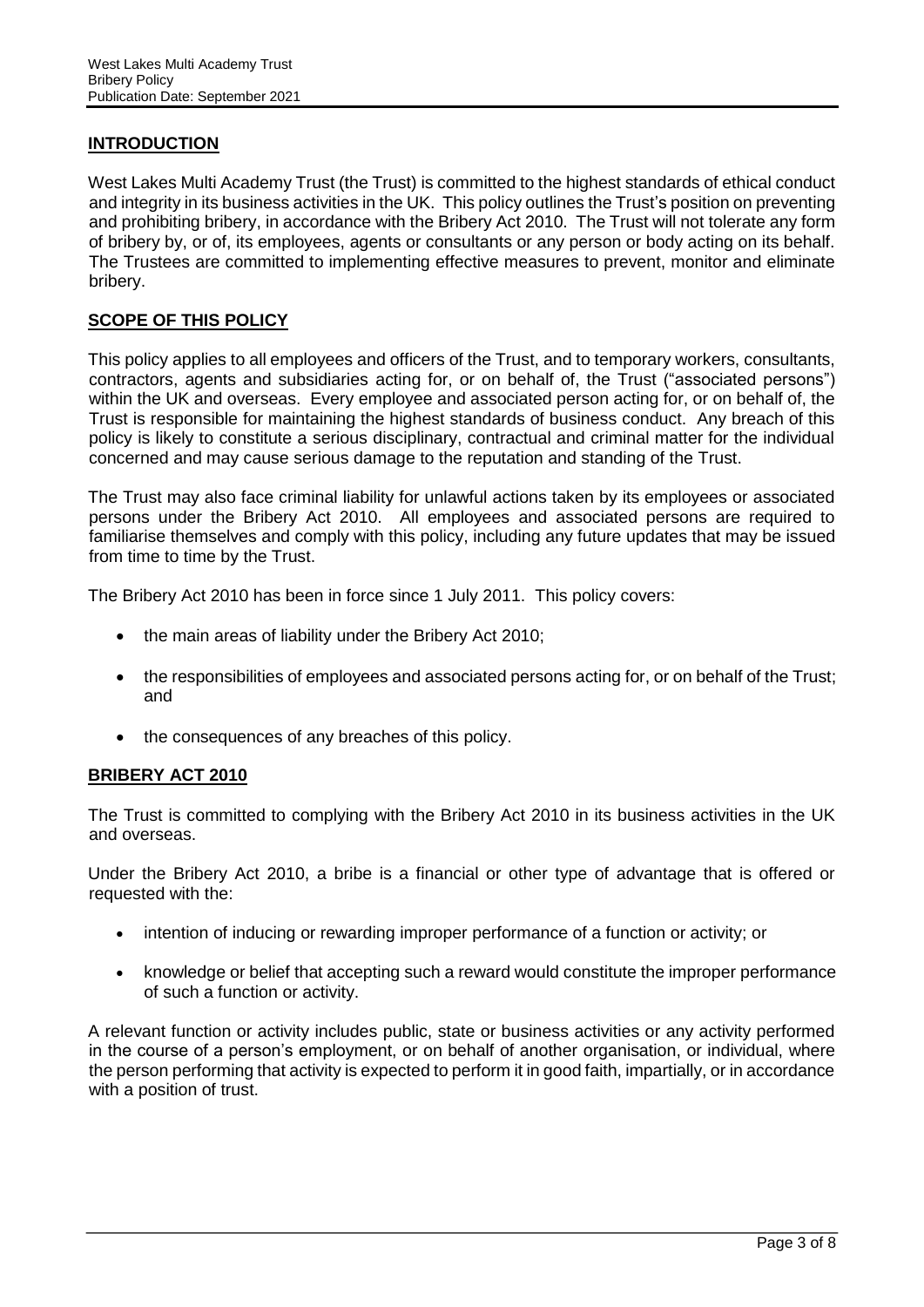A criminal offence will be committed under the Bribery Act 2010 if:

- an employee or associated person acting for, or on behalf of, the Trust offers, promises, gives, requests, receives or agrees to receive bribes; or
- an employee or associated person acting for, or on behalf of, the Trust offers, promises or gives a bribe to a foreign public official with the intention of influencing that official in the performance of his/her duties (where local law does not permit or require such influence); and
- the Trust does not have the defence that it has adequate procedures in place to prevent bribery by its employees or associated persons.

All employees and associated persons are required to comply with this policy, in accordance with the Bribery Act 2010.

## **WHAT IS PROHIBITED?**

The Trust prohibits employees or associated persons from offering, promising, giving, soliciting or accepting any bribe. The bribe might be cash, a gift or other inducement to, or from, any person business or organisation, whether a public or government official, official of a state-controlled industry, political party or a private person, regardless of whether the employee or associated person is situated in the UK or overseas. The bribe might be made to ensure that a person or business or organisation improperly performs duties or functions (for example, by not acting impartially or in good faith or in accordance with their position of trust) to gain any commercial, contractual or regulatory advantage for the Trust in either obtaining or maintaining Trust business, or to gain any personal advantage, financial or otherwise, for the individual or anyone connected with the individual.

This prohibition also applies to indirect contributions, payments or gifts made in any manner as an inducement or reward for improper performance, for example through consultants, contractors or sub-contractors, agents or sub-agents, sponsors or sub-sponsors, joint-venture partners, advisors, customers, suppliers or other third parties.

## **RECORDS**

Employees and, where applicable, associated persons, are required to take particular care to ensure that all Trust records are accurately maintained in relation to any contracts or business activities, including financial invoices and all payment transactions with clients, suppliers and public officials.

Due diligence should be undertaken by employees and associated persons prior to entering into any contract, arrangement or relationship with a potential supplier of services, agent, consultant or representative.

Employees and associated persons are required to keep accurate, detailed and up-to-date records of all corporate hospitality, entertainment or gifts accepted or offered.

## **FACILITATION PAYMENTS**

#### Principle

The Trust prohibits its employees, or associated persons, from making or accepting any facilitation payments. These are payments made to government officials for carrying out or speeding up routine procedures. They are more common overseas. Facilitation payments are distinct from an official, publicly available fast-track process. Facilitation payments, or offers of such payments, will constitute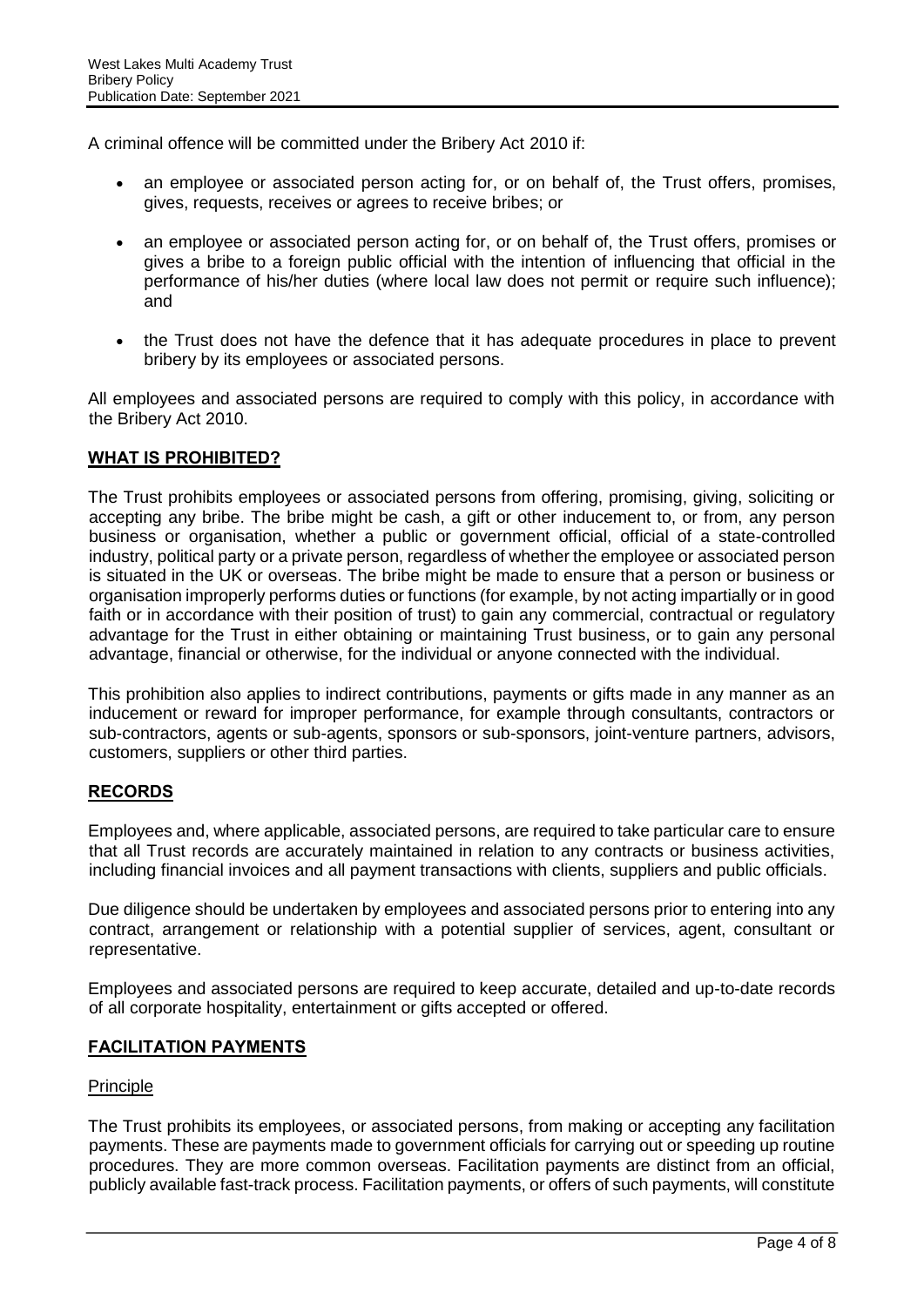a criminal offence by both the individual concerned and the Trust under the Bribery Act 2010, even where such payments are made or requested overseas. Employees and associated persons are required to act with greater vigilance when dealing with government procedures overseas.

#### Procedure

Where a public official has requested a payment, employees or associated persons should ask for further details of the purpose and nature of the payment in writing. If the public official refuses to give these, this should be reported immediately to the Chief Financial Officer.

If the public official provides written details, the Chief Financial Officer will consider the nature of the payment. Legal advice may be sought by the Trust.

If it is concluded that the payment is a legitimate fee, for example part of a genuine fast-track process, or is permitted locally, the Trust will authorise the employee to make the payment.

Where the Chief Financial Officer considers that the request is for a facilitation payment, the employee or associated person will be instructed to refuse to make the payment and notify the public official that the employee or associated person is required to report the matter to the Trust and the UK authorities.

The Trust will seek the assistance of the relevant employee in its investigation and may determine that the matter should be referred to the prosecution authorities.

If an employee or associated person has any other concerns about the nature of a request for payment, he/she should report it to the Chief Executive Officer using the reporting procedure set out in this policy and in accordance with the Trust's Whistleblowing Policy.

## **CORPORATE ENTERTAINMENT, GIFTS, HOSPITALITY AND PROMOTIONAL EXPENDITURE**

#### Principle

The Trust permits corporate entertainment, gifts, hospitality and promotional expenditure that is undertaken:

- for the purpose of establishing or maintaining good business relationships;
- to improve the image and reputation of the Trust; or
- to present the Trust effectively;

provided that it is:

- arranged in good faith, and
- not offered, promised or accepted to secure an advantage for the Trust or any of its employees or associated persons or to influence the impartiality of the recipient.

The Trust will authorise only reasonable, appropriate and proportionate entertainment and promotional expenditure.

This principle applies to employees and associated persons.

#### **Procedure**

Employees and, where relevant, associated persons should submit requests for proposed hospitality and promotional expenditure well in advance of proposed dates to the Chief Financial Officer.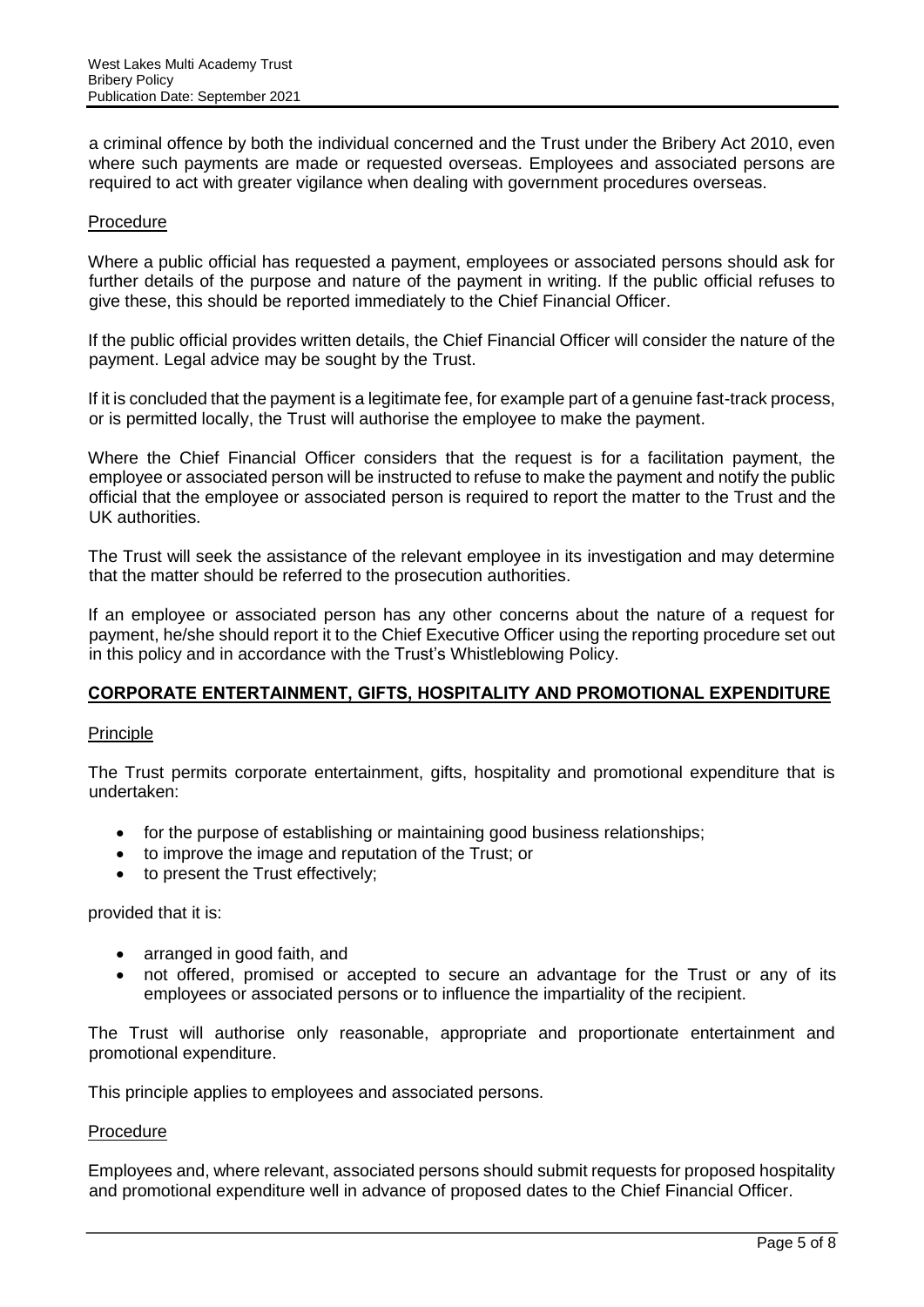Employees are required to set out in writing:

- the objective of the proposed client entertainment or expenditure;
- the identity of those who will be attending;
- the organisation that they represent; and
- details and rationale of the proposed activity.

The Trust will approve business entertainment proposals only if they demonstrate a clear business objective and are appropriate for the nature of the business relationship. The Trust will not approve business entertainment where it considers that a conflict of interest may arise or where it could be perceived that undue influence or a particular business benefit was being sought (for example, prior to a tendering exercise).

Any gifts, rewards or entertainment received or offered from clients, public officials, suppliers or other business contacts should be reported immediately to a member of the Academy Leadership. In certain circumstances, it may not be appropriate to retain such gifts or be provided with the entertainment and employees and associated persons may be asked to return the gifts to the sender or refuse the entertainment, for example, where there could be a real or perceived conflict of interest. As a general rule, small tokens of appreciation, such as flowers or a low value gift, may be retained by employees. The Acceptance of Gifts and Hospitality Policy should be read in conjunction with this guidance and must be adhered to.

If an employee or associated person wishes to provide gifts to suppliers, clients or other business contacts, prior written approval from the Chief Financial Officer is required, together with details of the intended recipients, reasons for the gift and business objective. These will be authorised only in limited circumstances.

Employees and, where applicable, associated persons must supply records and receipts.

#### Charitable and political donations

The Trust considers that charitable giving can form part of its wider commitment and responsibility to the community. The Trust supports a number of charities that are selected in accordance with objective criteria, following a risk assessment. The Trust may also support fundraising events involving employees.

#### What practices are permitted?

This policy does not prohibit:

- normal and appropriate hospitality and entertainment with clients (please see the Trust's Staff Benefits and Expenses Policy); and
- the use of any recognised fast-track process that is publicly available on payment of a fee.

Any such practices must be proportionate, reasonable and made in good faith. Clear records must be kept.

#### **RISK MANAGEMENT**

#### **Principle**

The Trust has established detailed risk management procedures to prevent, detect and prohibit bribery. The Trust will conduct risk assessments for each of its key business activities on a regular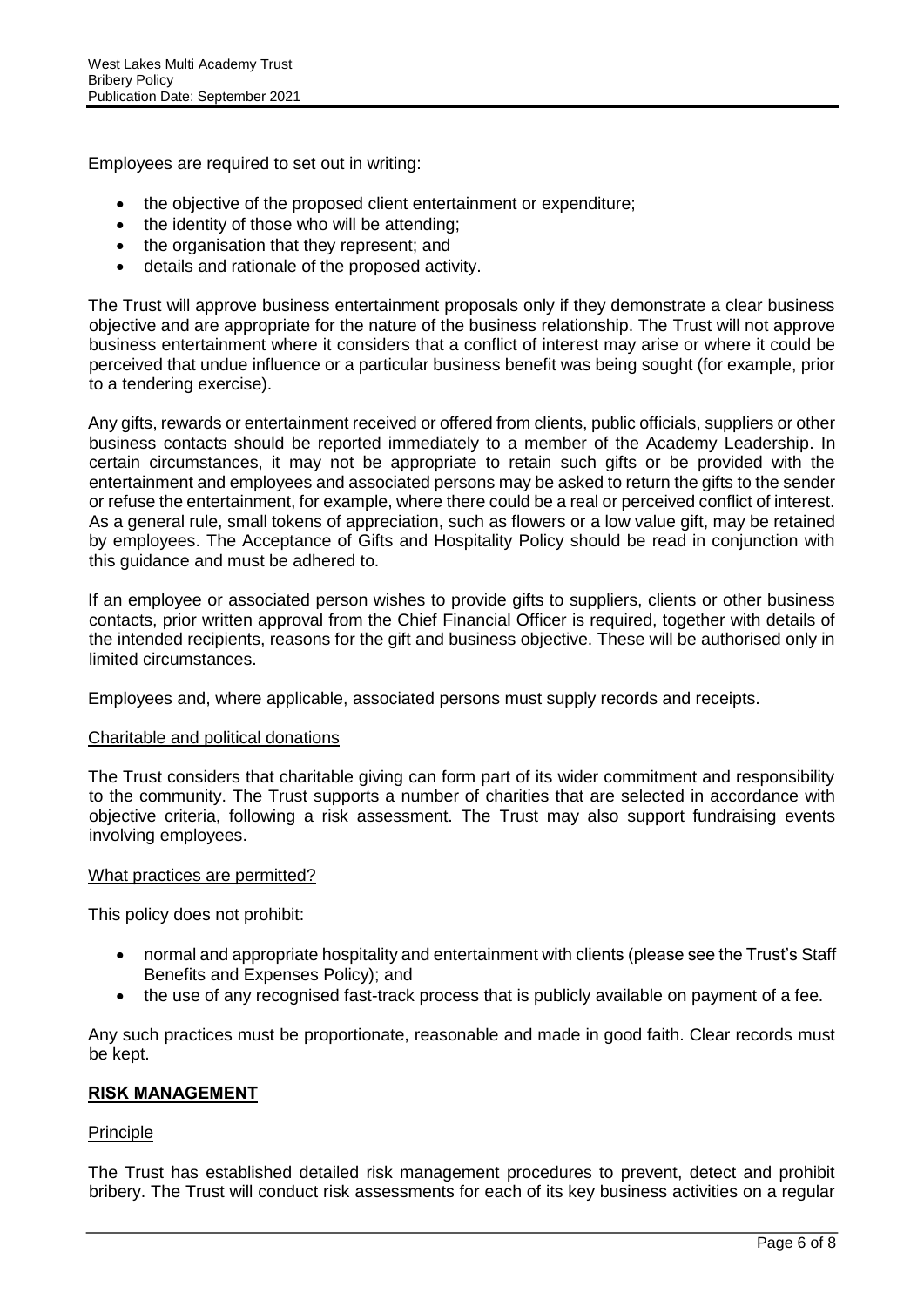basis and, where relevant, will identify employees or officers of the Trust who are in positions where they may be exposed to bribery.

#### Procedure

The Trust will identify high-risk areas, for example tenders for work and those working on high-value projects. The Trust will:

- regularly monitor "at risk" employees and associated persons;
- regularly communicate with "at risk" employees and associated persons;
- undertake extensive due diligence of third parties and associated persons; and
- communicate its zero-tolerance approach to bribery to third parties, including actual and prospective customers, suppliers and joint-venture partners.

#### **REPORTING SUSPECTED BRIBERY**

#### Principle

The Trust depends on its employees and associated persons to ensure that the highest standards of ethical conduct are maintained in all its business dealings. Employees and associated persons are requested to assist the Trust and to remain vigilant in preventing, detecting and reporting bribery.

Employees and associated persons are encouraged to report any concerns that they may have to the Chief Financial Officer as soon as possible. Issues that should be reported include:

- any suspected or actual attempts at bribery;
- concerns that other employees or associated persons may be being bribed; or
- concerns that other employees or associated persons may be bribing third parties, such as clients or government officials.

#### Procedure

Any incidents of suspected bribery should be reported as soon as possible in writing to the Chief Financial Officer. Any such reports will be thoroughly and promptly investigated by a senior member of staff appointed by the Chief Executive Officer in the strictest confidence. Employees and associated persons will be required to assist in any investigation into possible or suspected bribery.

Employees are also required to comply with the Trust's Whistleblowing Policy.

Employees or associated persons who report instances of bribery in good faith will be supported by the Trust. The Trust will ensure that the individual is not subjected to detrimental treatment as a consequence of his/her report. Any instances of detrimental treatment by a fellow employee because an employee has made a report will be treated as a disciplinary offence. An instruction to cover up wrongdoing is itself a disciplinary offence. If told not to raise or pursue any concern, even by a person in authority such as a manager, employees and associated persons should not agree to remain silent. They should report the matter to their line manager in the first instance

## **ACTION BY WEST LAKES MULTI ACADEMY TRUST**

The Trust will fully investigate any instances of alleged or suspected bribery. Employees suspected of bribery may be suspended from their duties while the investigation is being carried out. The Trust will invoke its disciplinary procedures where any employee is suspected of bribery, and proven allegations may result in a finding of gross misconduct and immediate dismissal. The Trust may